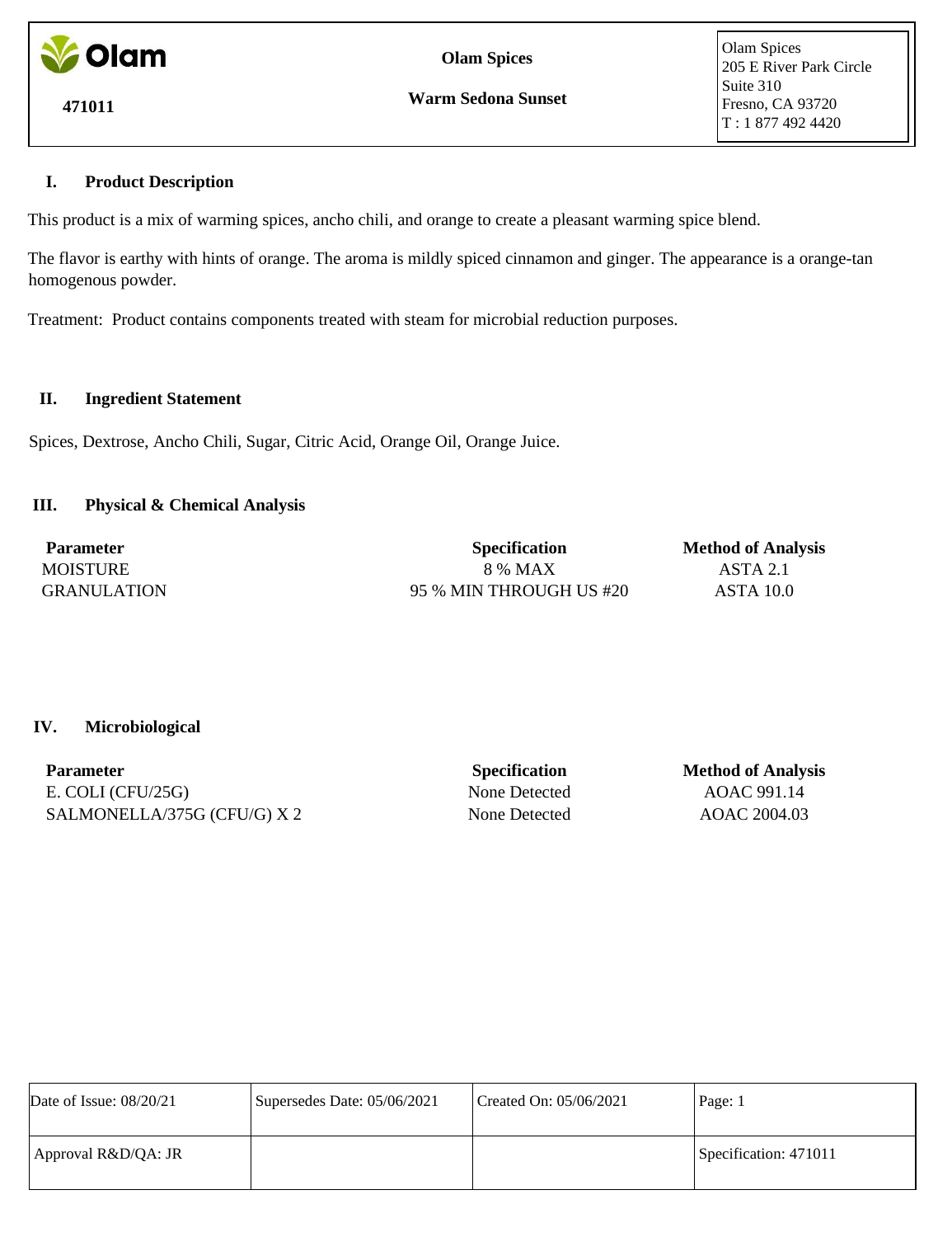

**Olam Spices**

**471011**

# **V. Nutritional Composition**

| <b>NUTRIENT</b>      | <b>Per 100g</b> |  |
|----------------------|-----------------|--|
| <b>CALORIES</b>      | 321.35 kcal     |  |
| <b>MOISTURE</b>      | 6.69 grams      |  |
| <b>PROTEIN</b>       | 4.78 grams      |  |
| <b>TOTAL FAT</b>     | 2.20 grams      |  |
| <b>SATURATED FAT</b> | $0.81$ grams    |  |
| <b>TRANS-FAT</b>     | $0.01$ grams    |  |
| TOTAL CARBOHYDRATES  | 79.66 grams     |  |
| <b>DIETARY FIBER</b> | 14.08 grams     |  |
| <b>TOTAL SUGARS</b>  | 38.23 grams     |  |
| <b>ADDED SUGARS</b>  | 36.22 grams     |  |
| <b>ASH</b>           | 3.16 grams      |  |
| <b>CHOLESTEROL</b>   | 0 <sub>mg</sub> |  |
| <b>CALCIUM</b>       | 242.31 mg       |  |
| <b>IRON</b>          | 14.04 mg        |  |
| <b>FOLATE</b>        | 3.00 mcg        |  |
| <b>SODIUM</b>        | 13.89 mg        |  |
| <b>VITAMIN A</b>     | 74.53 mcg RAE   |  |
| <b>VITAMIN C</b>     | 1.87 mg         |  |
| <b>VITAMIND</b>      | $0\:\rm{mcg}$   |  |
| <b>POTASSIUM</b>     | 801.13 mg       |  |

Values provided are calculated from analytical data. This information is presented in good faith as typical. Due to variability from growing region, weather, and processing, exact nutritional values will vary from lot to lot.

| Date of Issue: $08/20/21$ | Supersedes Date: 05/06/2021 | Created On: 05/06/2021 | Page: 2               |
|---------------------------|-----------------------------|------------------------|-----------------------|
| Approval R&D/QA: JR       |                             |                        | Specification: 471011 |